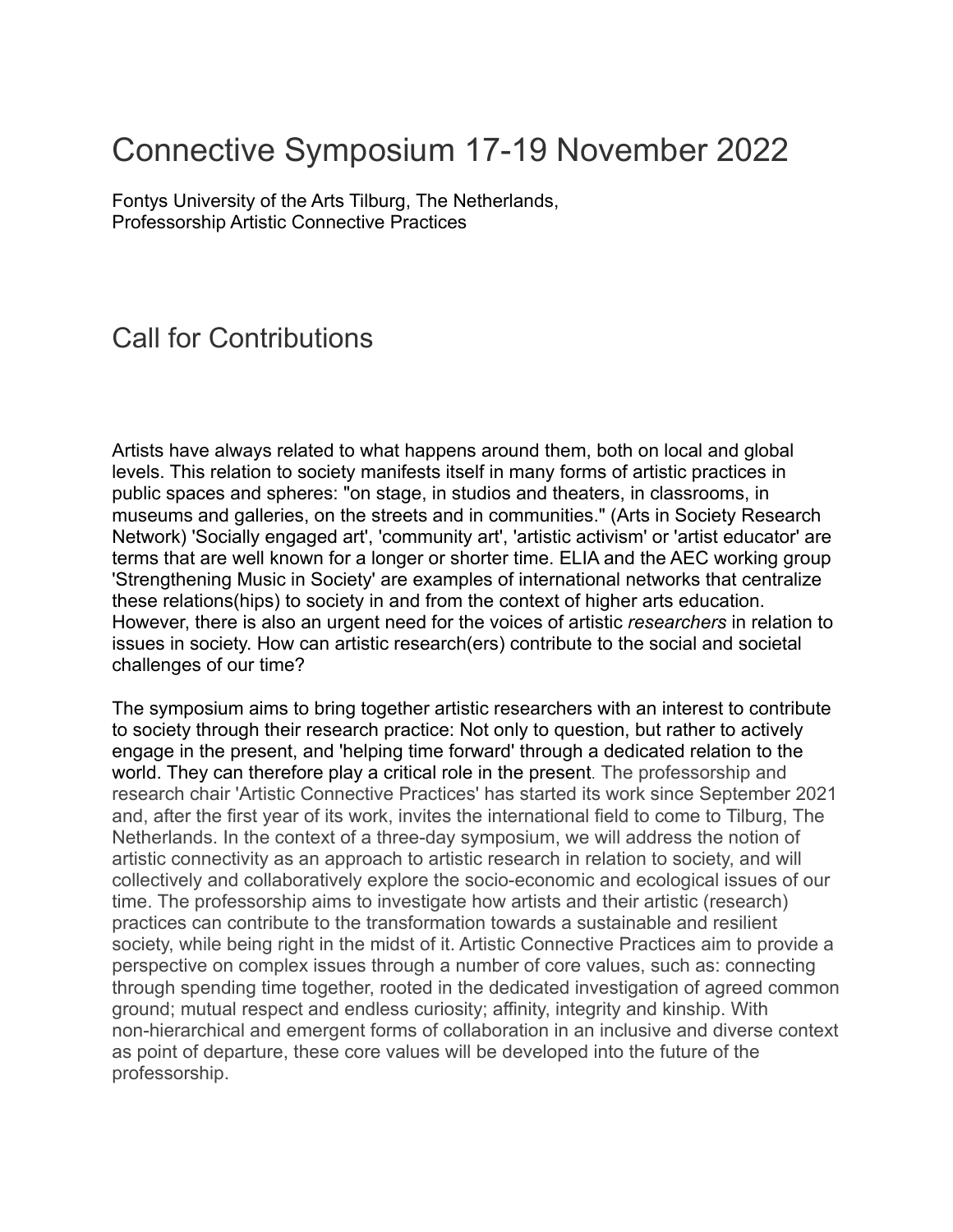Our aim is to map the field; explore, collect and discuss approaches with which artistic researchers relate to connectivity. On a broader level we aim to position and contextualize the *importance of artistic research to place itself in relation to society* on the agenda of our discourse and to build a professional research network for further explorations and collaborations. The areas of research in themselves can be different and multi-facetted, as long as they are bound by the central concept of connectivity; topics for proposals may include, but are not restricted to:

- artistic connectivity as a concept to think and work with in the context of artistic research in society
- sustainability in artistic research: What stays in societal contexts after the artists or artistic researchers are gone and the research is finished?
- impact of (art and) artistic research: What kind of 'impact' can we speak of, and what kind of impact 'should' artistic research have: on the arts and artistic practice, on the sciences and on society? How can impact be conceptualised and assessed in ways that do justice to the disciplines in which the work is done?
- artistic research in contexts of socially-engaged art
- artistic research in contexts of public space
- artistic research in relation to:
	- social-societal local agendas
	- multiple, recent and persistent crises
	- the ideology of commoning, as a set of alternative approaches to economy, cooperation and distribution
- artistic work and research as making socially engaged imaginary propositions

The call is open to all career stages from MA students to PhD researchers, postdoctoral researchers and beyond. The submission should clearly articulate the status of the researcher, so that the review team can evaluate proposals accordingly.

The full, multi-day event will include and combine laboratories, performances, forums, keynote presentations and interactive workshops. The form of the symposium will happen in a connective, co-creative fashion/design. It is our aim to collectively and co-creatively think and work together through the course of three days. We strongly welcome presentations including artistic contributions, performative, collaborative or participatory forms.